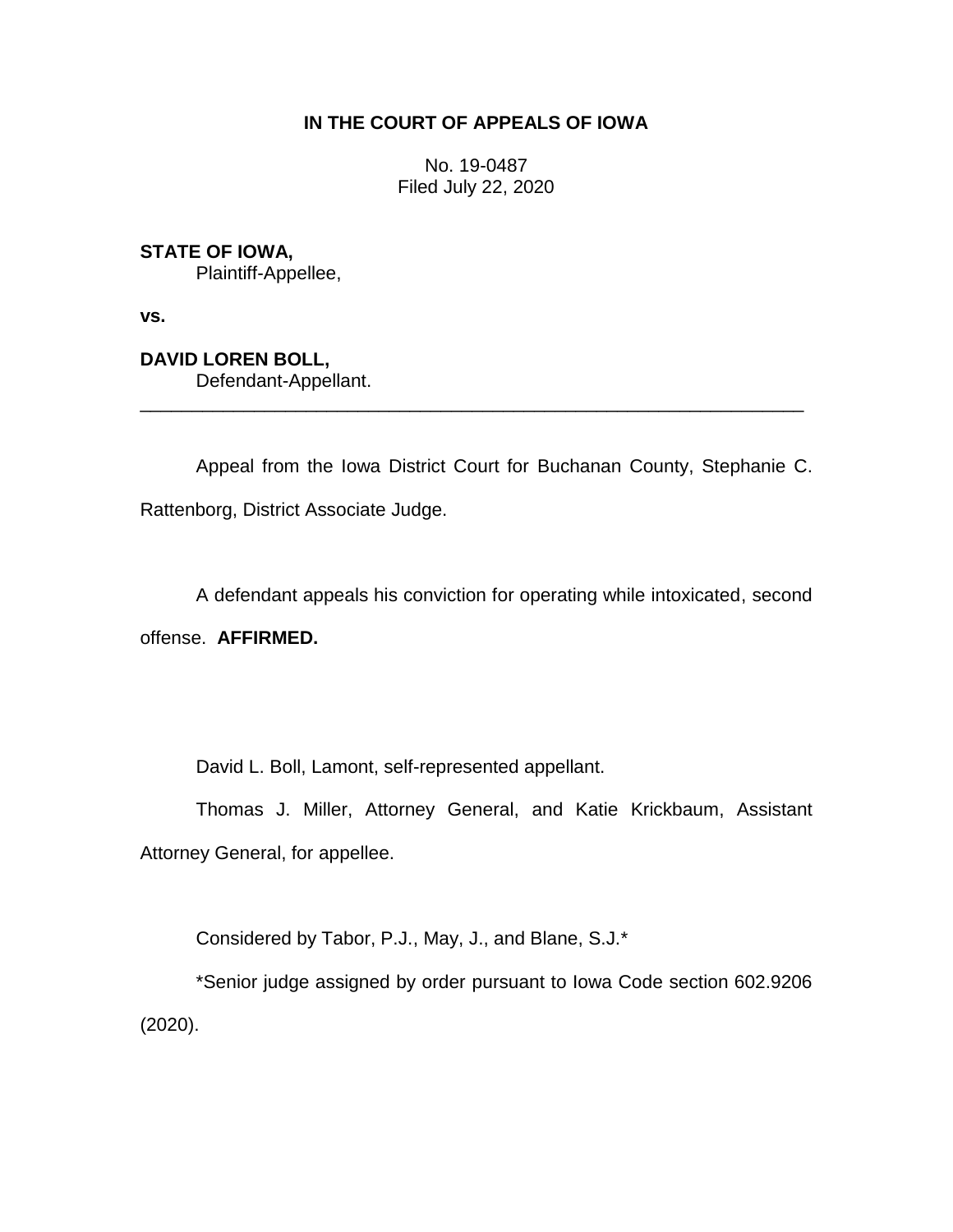### **TABOR, Presiding Judge.**

 $\overline{a}$ 

David Boll appeals the denial of his motion to suppress evidence underlying his conviction for operating while intoxicated (OWI), second offense. Because the evidence stemmed from a constitutional traffic stop, we affirm the district court's suppression ruling. We also decline to grant relief on Boll's discovery claims.

#### **I. Facts and Prior Proceedings**

Eleven-year-old C.B. called 911 to report an argument between his mother and father. The boy told the dispatcher, "[I]t's getting very violent." The dispatcher then spoke with the caller's mother, K.K., who acknowledged there had been some pushing between her son and his father. At 8:57 p.m., two Buchanan County deputies—Ben Ward and Joseph Schwinghammer—were dispatched in separate vehicles to C.B.'s address in Stanley on the son's report of a domestic disturbance. Before either deputy arrived, dispatch relayed the information that the father, David Boll, had left the residence in his car. And based on the son's report, Boll had been drinking. The mother told the dispatcher it was unnecessary to send officers. But law enforcement protocol required them to confirm whether the possible victim of domestic abuse was coerced to cancel the call for help.

Knowing Boll had left the residence, Deputy Ward went to the Stanley address while Sergeant Schwinghammer went in search of Boll. Schwinghammer had previous interactions with Boll and recognized his car when he spotted it on the road at 9:15 p.m.<sup>1</sup> After the sergeant turned on his lights, Boll continued driving for a short distance. When Boll did pull over, Sergeant Schwinghammer noted he

<sup>&</sup>lt;sup>1</sup> Sergeant Schwinghammer went to Boll's residence the day before to serve him court papers.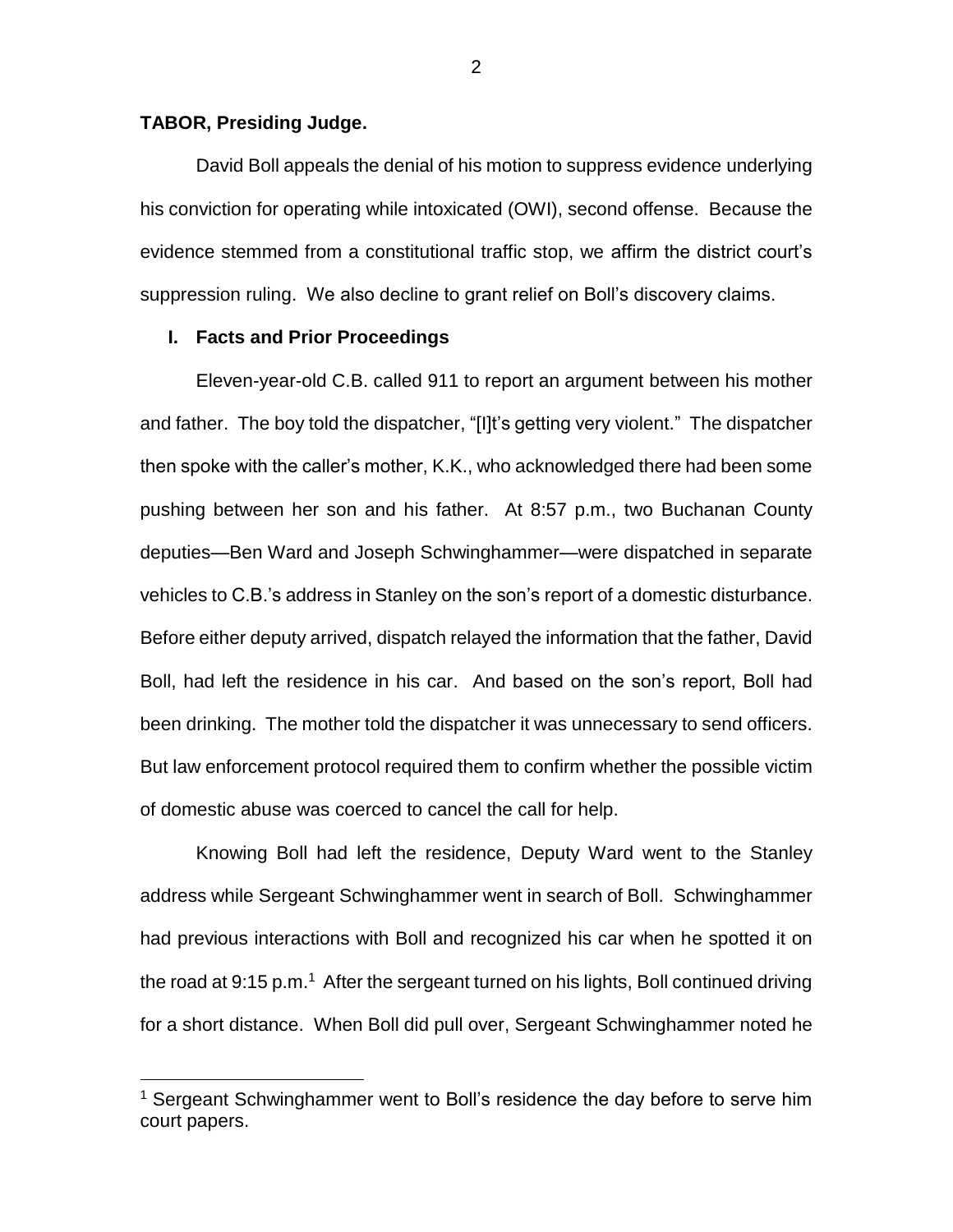had glassy, bloodshot eyes, slurred speech, and the odor of alcohol on his breath.

Meanwhile, Officer Ward arrived at the residence in Stanley and determined the disturbance reported by C.B. did not require filing charges. Ward communicated that assessment to Sergeant Schwinghammer in a phone call.

At the roadside, Schwinghammer tried to administer field sobriety tests. But Boll did not follow instructions for the horizontal gaze nystagmus (HGN) and refused to engage in the other tests. Schwinghammer then took Boll to the police station. At the station, the sergeant explained the Miranda rights to Boll. When asked if he understood his rights, Boll replied that he could not answer that question. When Schwinghammer asked Boll if he was waiving his rights, Boll told the deputy he was "pleading the fifth." Schwinghammer then read Boll the impliedconsent advisory. Boll refused to sign the form requesting a breath test. Boll also refused to give a breath sample.

The State charged Boll with OWI second offense, an aggravated misdemeanor in violation of Iowa Code section 321J.2 (2018). Boll represented himself throughout the trial court proceedings and now on appeal.

Boll moved to suppress the evidence collected by Schwinghammer. The district court denied that motion. Boll then pleaded guilty to OWI. After having a change of heart, Boll moved in arrest of judgment and sought to withdraw his guilty plea. The court granted Boll's motion in arrest of judgment. He then stipulated to a trial on the minutes of evidence to preserve his right to challenge the suppression issues on appeal. The court found him guilty and imposed a sentence of one year incarceration with all but sixty days suspended. Boll appeals.

3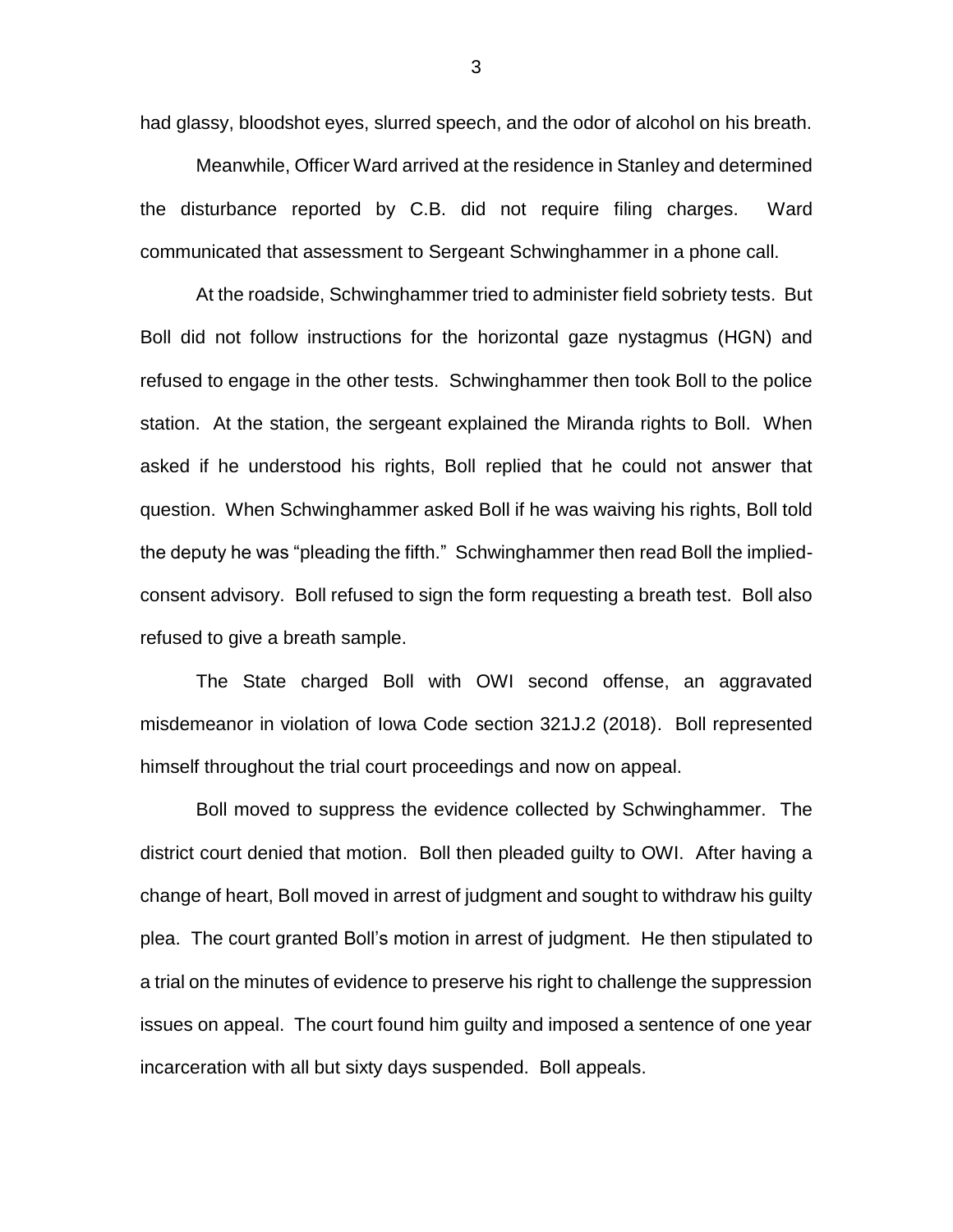### **II. Scope and Standards of Review**

We review challenges to suppression rulings de novo when they implicate constitutional issues. *State v. Baker*, 925 N.W.2d 602, 609 (Iowa 2019). That review entails an independent review of the totality of circumstances on the entire record. *Id.* We defer to the district court's factual findings, but they do not dictate our result. *State v. Louwrens*, 792 N.W.2d 649, 651 (Iowa 2010).

We also review discovery rulings challenged on constitutional grounds de novo. *State v. Leedom*, 938 N.W.2d 177, 185 (Iowa 2020). But we review nonconstitutional challenges to discovery rulings for an abuse of discretion. *Id.*

### **III. Analysis**

 $\overline{a}$ 

## **A. Motion to Suppress**

## **1. Basis for Investigatory Stop**

Boll argues that Officer Schwinghammer did not have reasonable suspicion to justify pulling him over on the night of the 911 call. Boll also contends the community caretaker exception did not apply. $2$  He urges any evidence of his drunkenness stemming from that traffic stop should have been suppressed under

 $2$  The county attorney argued the community caretaker exception justified the traffic stop. The district court overruled the motion to suppress by finding reasonable suspicion for the stop. Boll contends on appeal that the State waived the reasonable-suspicion argument by not raising it at the suppression hearing. *See DeVoss v. State*, 648 N.W.2d 56, 62–63 (Iowa 2002). But *DeVoss* makes an exception for evidentiary rulings. *Id*. at 62. A motion to suppress challenges the admissibility of evidence seized from a defendant; thus, we may affirm the suppression ruling on any ground appearing in the record, whether urged by the parties. *See State v. Rave,* No. 09-0415, 2009 WL 3381520, at \*2–3 (Iowa Ct. App. Oct. 21, 2009); *see also State v. Gaskins*, 866 N.W.2d 1, 44 (Iowa 2015) (Waterman, J., dissenting).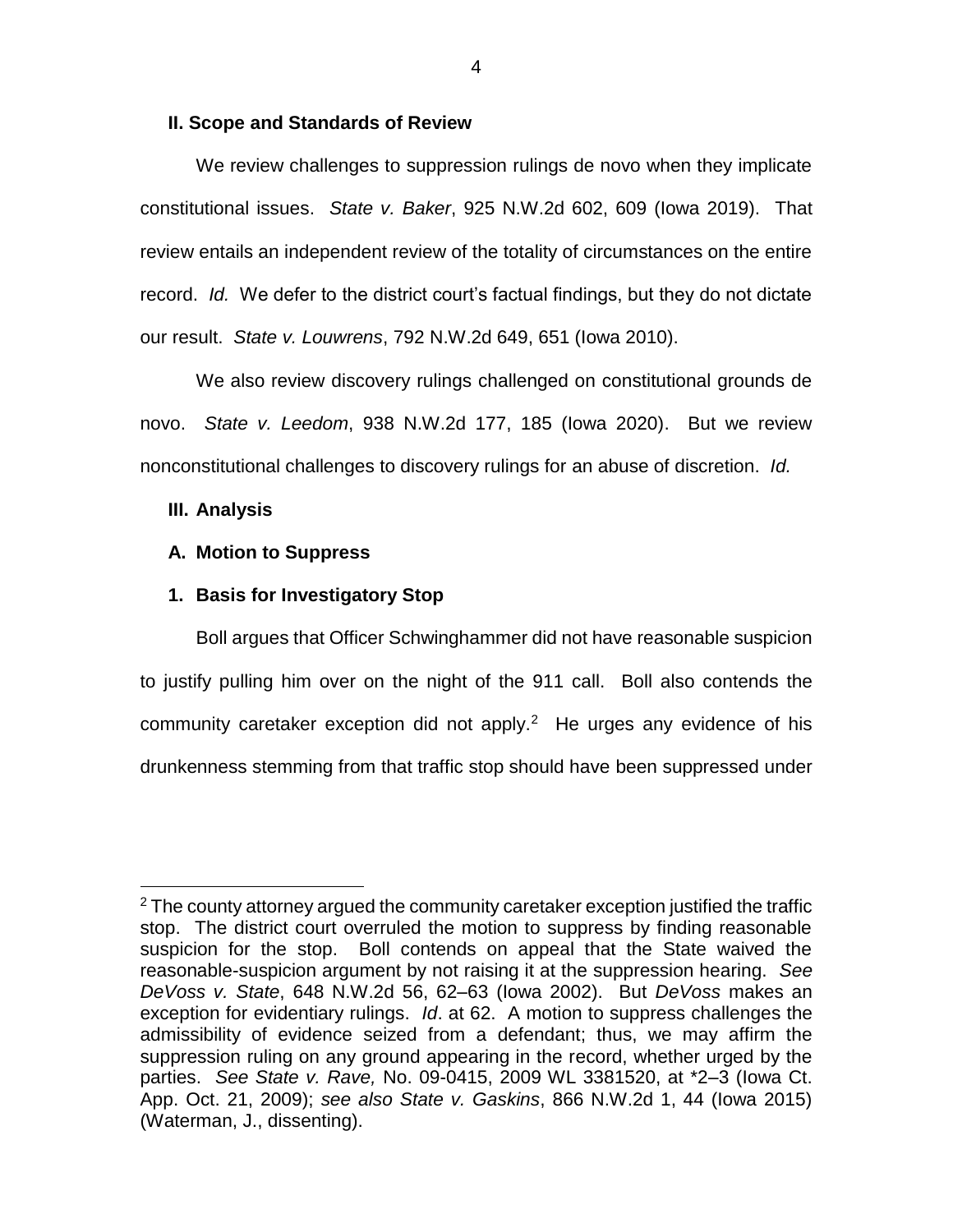the Fourth Amendment of the U.S. Constitution and Article I, section 8 of the Iowa Constitution.<sup>3</sup>

Both provisions protect people from unreasonable searches and seizures. U.S. Const. Amend. IV; Iowa Const. art. I, § 8. A search or seizure without a warrant is per se unreasonable, unless the State can prove by a preponderance of the evidence that a recognized exception to the warrant requirement applies. *State v. Lewis*, 675 N.W.2d 516, 522 (Iowa 2004). Reasonable suspicion is a recognized exception. *State v. McIver*, 858 N.W.2d 699, 702 (Iowa 2015). A traffic stop is a seizure. *State v. Tyler*, 830 N.W.2d 288, 292 (Iowa 2013). But if the deputy had reasonable suspicion to believe criminal activity had occurred or was occurring, he could stop and briefly detain Boll for investigatory purposes. *See State v. Tague*, 676 N.W.2d 197, 204 (Iowa 2004) (citing *Terry v. Ohio*, 392 U.S. 1, 21 (1968)). Reasonable suspicion must be "based on specific and articulable facts, which taken together with rational inferences from those facts" cause the officer to "reasonably believe criminal activity may have occurred." *Id.*

Sergeant Schwinghammer was responding to a 911 call reporting what sounded like domestic abuse assault, a crime under Iowa Code section 708.2A. Boll contends K.K. dispelled any reasonable suspicion when she told dispatch they did not need to send officers. But the State's witnesses testified it was standard procedure to investigate domestic-abuse reports even if the caller withdraws their

 $\overline{a}$ 

5

 $3$  Boll does not argue the reasonable-suspicion analysis would be different under the state constitution than it would be under the federal constitution. Lacking that argument, we "exercise prudence by applying the federal framework to our analysis of the state constitutional claim." *State v. Baker*, 925 N.W.2d 602, 610 (Iowa 2019). Following our state supreme court, "we may diverge from federal case law in our application of that framework under the state constitution." *Id*.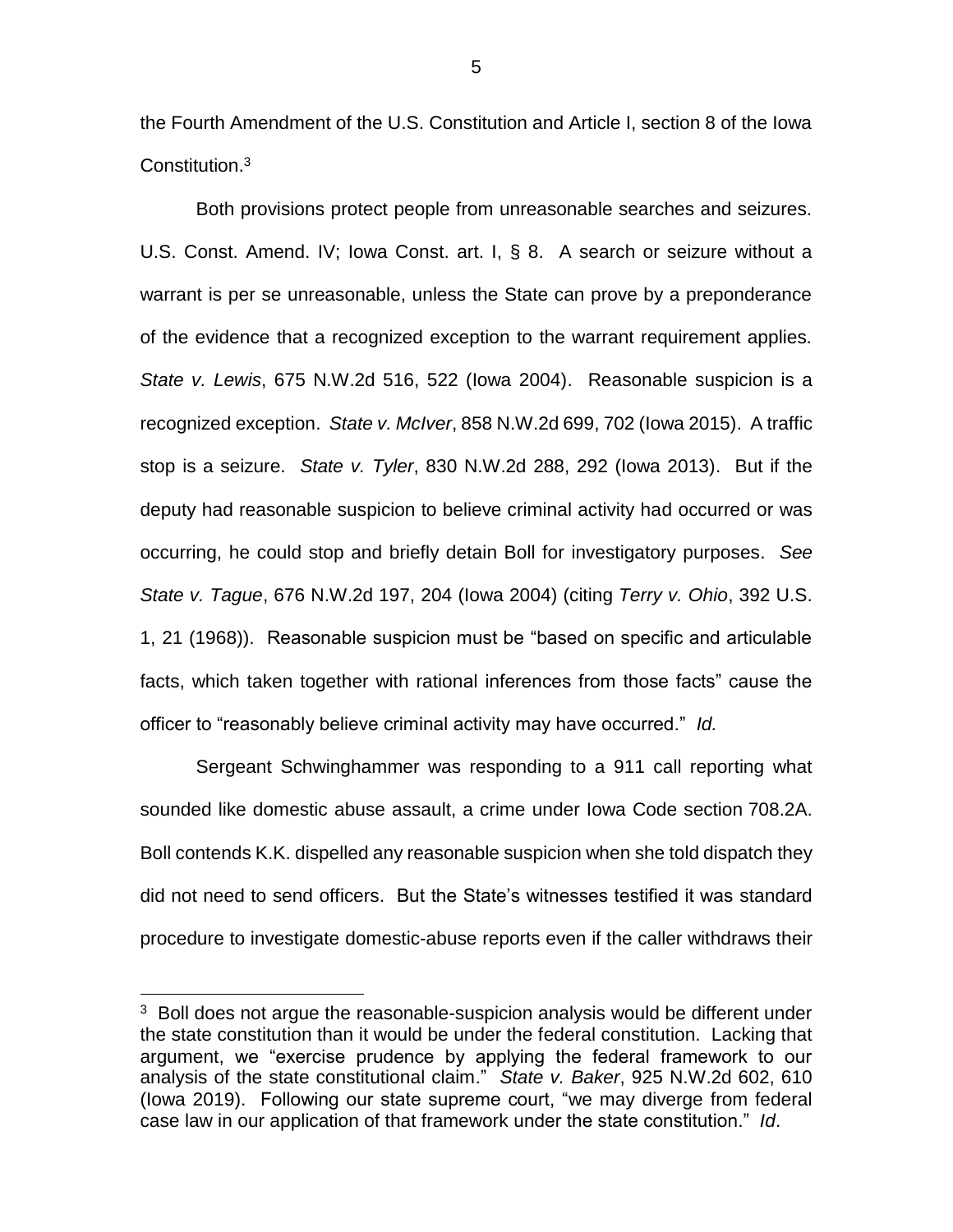request for help.<sup>4</sup> Likewise, the fact Boll had left the residence did not erase the reasonable suspicion. Under these circumstances, the deputy could reasonably believe the situation reported to dispatch by the child caller required further investigation to resolve any ambiguity whether Boll had engaged in criminal activity and whether he still posed a danger to family members. "The purpose of an investigatory stop is to allow a police officer to confirm or dispel suspicions of criminal activity through reasonable questioning." *State v. Baker*, 925 N.W.2d 602, 610 (Iowa 2019) (quoting *State v. Kreps*, 650 N.W.2d 636, 641 (Iowa 2002)). Like the district court, we find the investigatory stop was constitutional.<sup>5</sup>

# **2. Basis for OWI Investigation**

Boll next argues Sergeant Schwinghammer lacked enough evidence to believe he was driving while impaired. The district court determined, "Once Schwinghammer interacted with Boll, he also obtained reasonable suspicion that Boll was operating his vehicle while intoxicated." We agree with that

<sup>&</sup>lt;sup>4</sup> This policy makes sense. Domestic violence victims often recant their accusations under threat or out of fear that their abuser will become more aggressive. *See State v. Smith*, 876 N.W.2d 180, 187–88 (Iowa 2016) (observing that "complex dynamics" can lead many victims to refrain from reporting abuse or to recant initial reports).

<sup>5</sup> The State also argues Sergeant Schwinghammer had reasonable suspicion to believe Boll was operating while intoxicated. In a deposition, the sergeant testified that he knew the son reported his father had been drinking. The sergeant also testified the video showed Boll "hit the center line" before the investigatory stop, though the sergeant did not cite that "erratic driving" as a basis for pulling over Boll. A named citizen's tip concerning a drunk driver, if reliable, may provide reasonable suspicion for an investigatory stop. *See State v. Campbell*, No. 13-0558, 2014 WL 1494906, at \*1–2 (Iowa Ct. App. Apr. 16, 2014) (distinguishing anonymous tip in *State v. Kooima*, 833 N.W.2d 202, 205 (Iowa 2013)). But unlike the caller in *Campbell*, C.B. did not see erratic driving. In any regard, given the report of possible domestic violence, we need not rely on this alternative basis.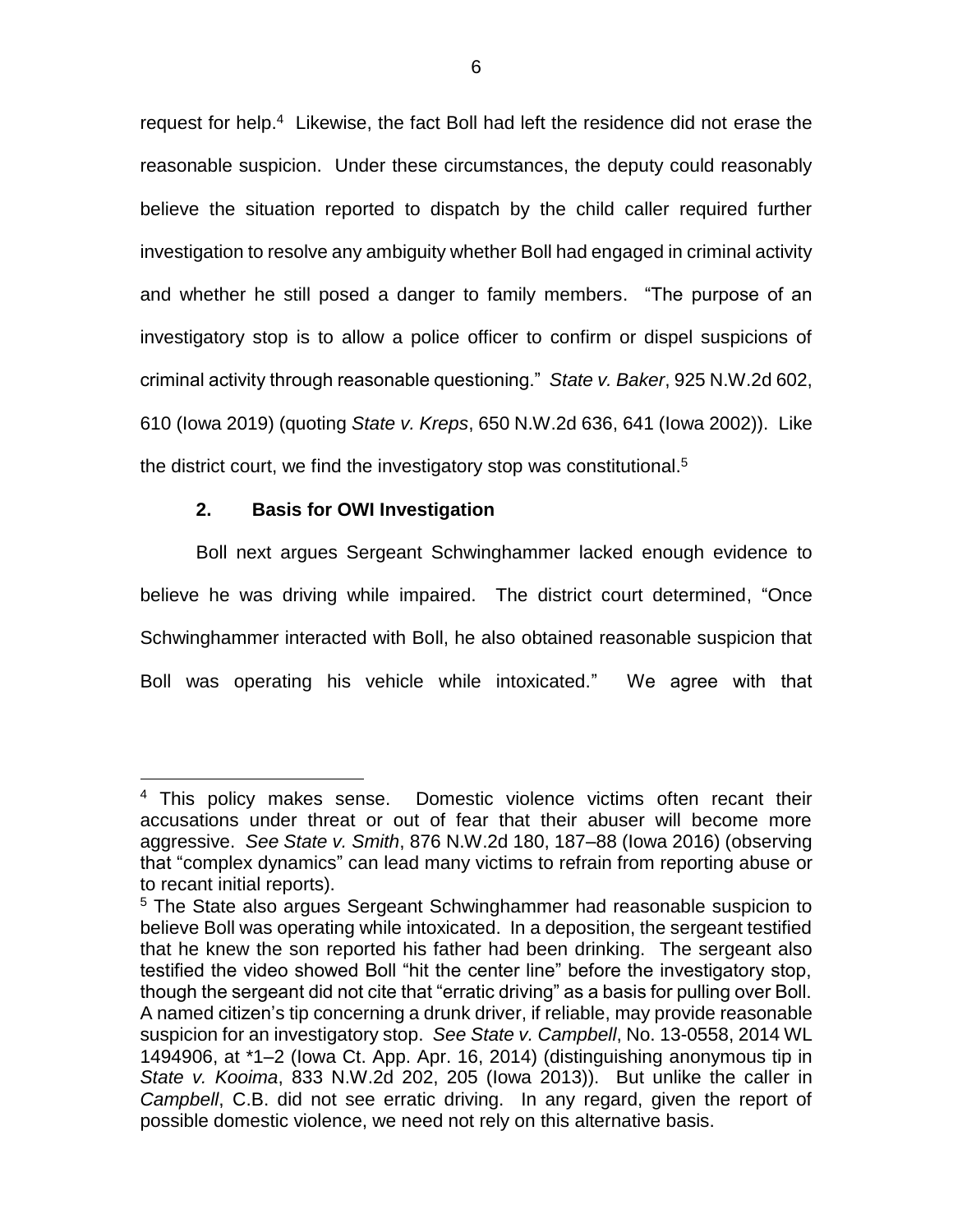determination. During his investigation, the sergeant developed reasonable grounds to invoke implied consent under lowa Code section 321J.6.<sup>6</sup>

First, C.B. reported to dispatch that his father had been drinking. Second, after the stop, Sergeant Schwinghammer observed signs that Boll was intoxicated. 7 Those signs included slurred speech, unsteadiness, the odor of alcohol, and bloodshot eyes. Boll also admitted having "a couple" drinks. And as the district court noted: "Boll also had a wet spot on the front of his pants, leading Schwinghammer to suspect Boll had urinated himself." From there, Boll was unable or unwilling to follow instructions for the field sobriety tests. $8$ Schwinghammer had cause to take Boll to the police station to continue the investigation and eventually invoke implied consent. *See Crosser v. Iowa Dep't of Pub. Safety*, 240 N.W.2d 682, 685 (Iowa 1976) (defining "reasonable grounds" as facts known to the officer warranting a prudent person to believe the offense had been committed). Sergeant Schwinghammer's observations of Boll's condition during the investigatory stop and Boll's refusal to submit to implied-consent testing were admissible evidence.

 $\overline{a}$ 

<sup>&</sup>lt;sup>6</sup> lowa law provides:

A person who operates a vehicle in [Iowa] under circumstances which give reasonable grounds to believe that person has been operating a motor vehicle [while intoxicated] is deemed to have given consent to the withdrawal of specimens of the person's blood, breath, or urine . . . for the purpose of determining the alcohol concentration. Iowa Code § 321J.6(1).

 $7$  Under examination by Boll referring to video from the squad-car camera, Sergeant Schwinghammer testified he saw "erratic driving" before pulling him over: "you hit the center line twice." But the sergeant did not rely on that conduct as the basis for the stop.

<sup>&</sup>lt;sup>8</sup> Boll expresses concern that the State relied on an incomplete HGN test. Like the district court, we give no weight to that test in finding the deputy had reasonable grounds to invoke implied consent.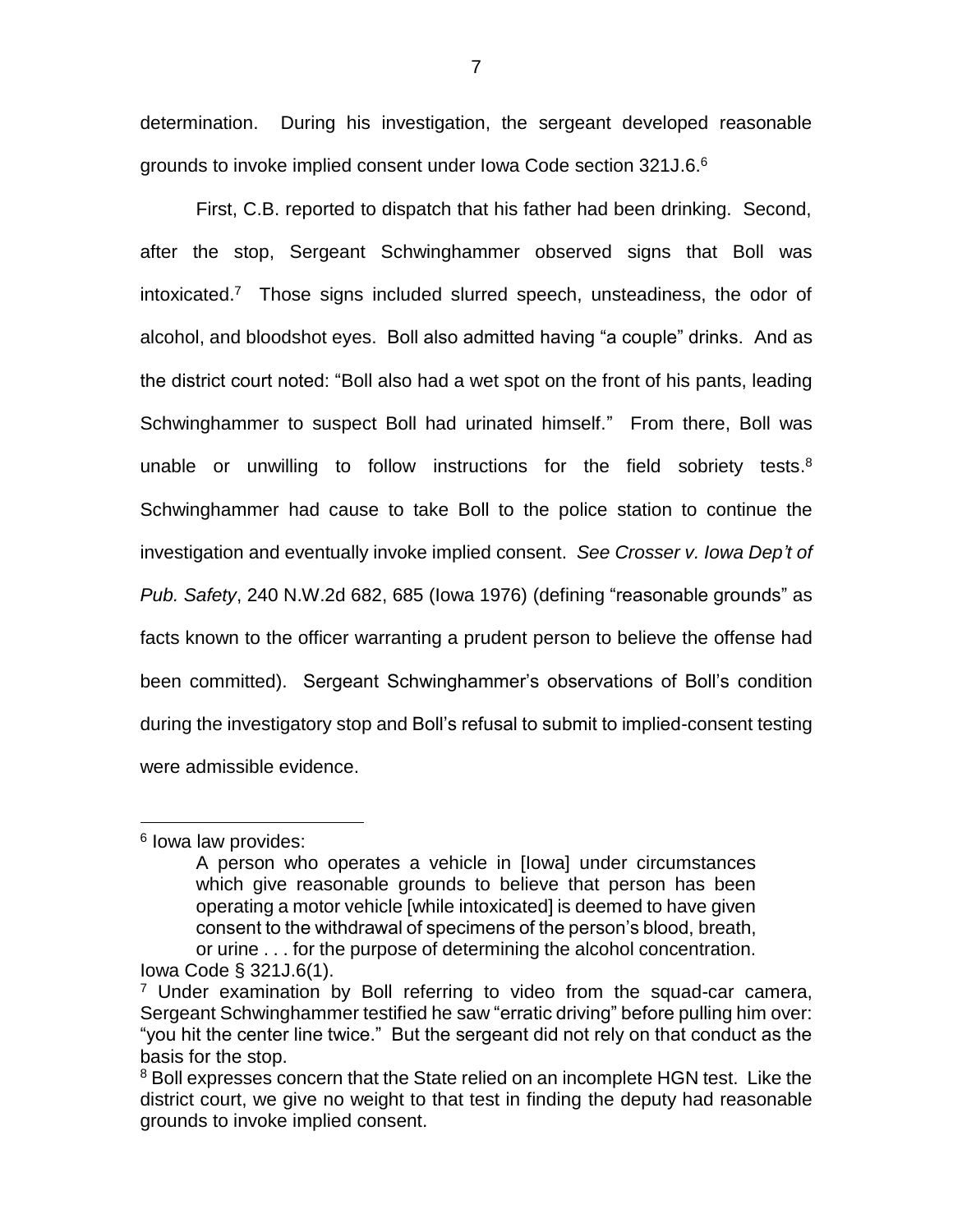### **B. Discovery and Alleged** *Brady* **Violation**

As a final claim, Boll contends the district court abused its discretion in handling his discovery requests. He also alleges a due process violation under *Brady v. Maryland*, 373 U.S. 83, 86–87 (1963).

About a week after the State filed its trial information, Boll moved for discovery. He requested all communication between the 911 dispatcher and the deputies. The court granted the request in late April 2018. After Boll made several more requests, the court again, in August 2018, ordered the State to provide him with "an audio recording, if it exists, of any radio dispatch and officer communications related to this matter." Boll received that recording (later designated as Exhibit E) sometime before the end of September 2018, because he asked the district court to consider it part of the suppression record. In an October 2018 ruling, the court confirmed that it considered that exhibit in reaching its ruling.

On appeal, Boll argues a *Brady* violation occurred because the court "failed to order all discovery timely." To show the infringement on due process, Boll "must prove by a preponderance of the evidence (1) the prosecution suppressed evidence; (2) the evidence was favorable to him; and (3) the evidence was material to the issue of his guilt." *See Moon v. State*, 911 N.W.2d 137, 145 (Iowa 2018) (internal quotation marks and citation omitted).

Boll fails to meet these elements. The State did not suppress the radio communications. The record suggests it took several months for Boll to receive the evidence he sought. But the State complied with the request in time for him to submit the recording with his suppression arguments. More importantly, the

8